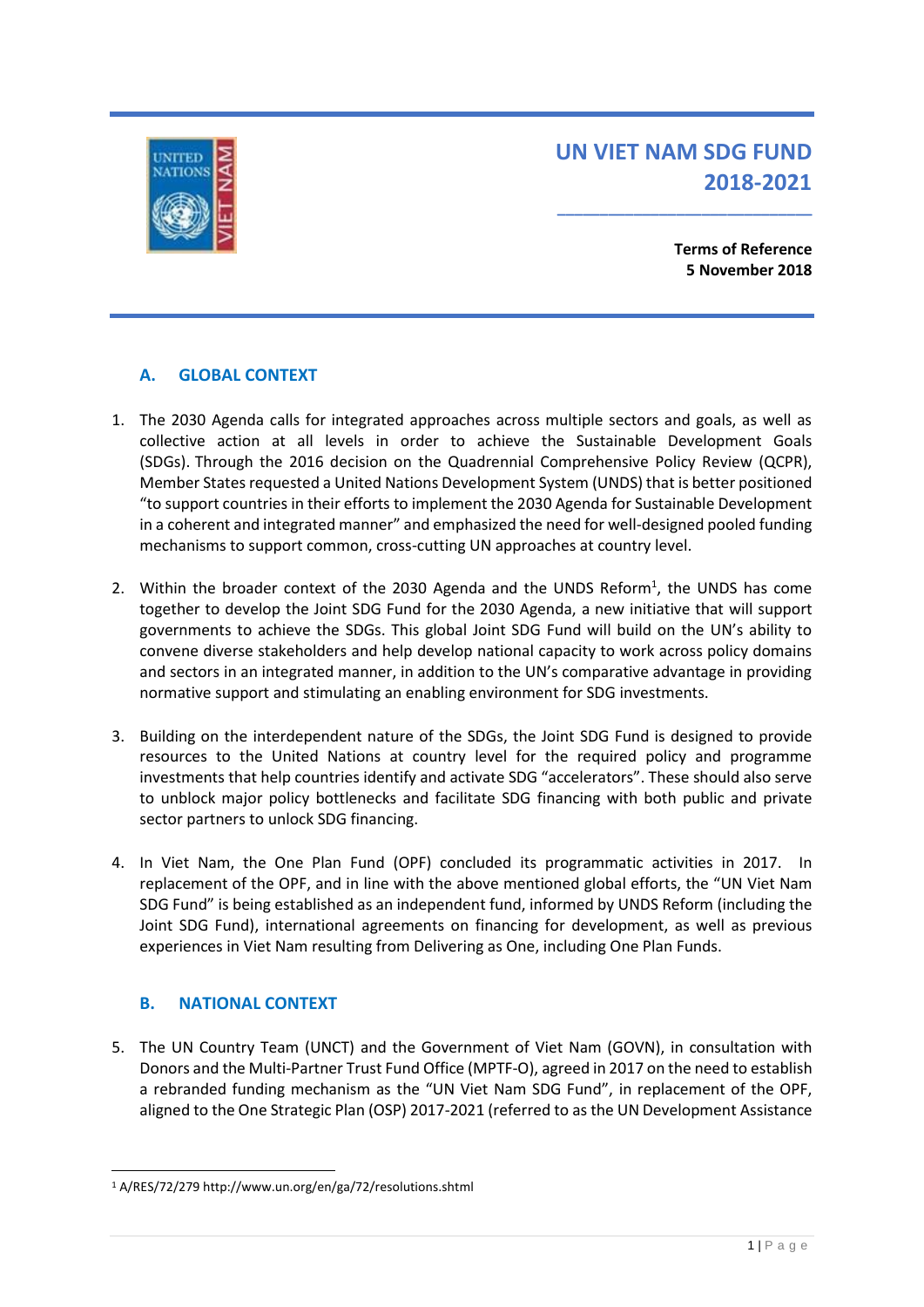Framework - UNDAF globally), Agenda 2030 and the Sustainable Development Goals, as well as national socio-economic development plans and strategies.

- 6. Within this context, the GOVN and the UNCT in Viet Nam are establishing the UN Viet Nam SDG Fund in close consultation with the UN Multi-Partner Trust Fund Office (MPTF-O) and the UN Development Operations Coordination Office (DOCO)<sup>2</sup>. Informed by previous practice in Viet Nam through OPF I and II, this fund is aligned with the global Joint SDG Fund and will work closely with the Joint SDG Fund Secretariat to share knowledge and capitalize on best practices.
- 7. Accordingly, the UN Viet Nam SDG Fund is being developed in line with the programmatic objectives of the global Joint SDG Fund, also providing scope for enhanced resource mobilisation perspectives from the Joint SDG Fund, as well as other global and thematic funds. The UN Viet Nam SDG Fund, as the next generation One Plan Fund in Viet Nam will function as a pooled funding mechanism to mobilize and allocate resources at the country level in a simplified, coherent manner, consistent with the overall purpose of the Delivering as One (DaO) initiative, the global Joint SDG Fund, and UNDS Reform objectives.
- 8. In this context, this Terms of Reference (ToR) sets out the modus operandum and the responsibilities of related stakeholders with regards to UN Viet Nam SDG Fund implementation. It is developed based on the experiences gained through the OPF in Viet Nam in previous periods and informed by the draft ToR of the Joint SDG Fund for Agenda 2030. The ToR could therefore be subject to adjustment as deemed necessary.
- 9. Building upon experiences of OPF implementation, the UN Viet Nam SDG Fund will strengthen UN programmatic integration, combining the strength of the UN in Viet Nam towards the achievement of OSP results in close coordination with GOVN, development partners (DPs), and national stakeholders, under the umbrella of Agenda 2030. In addition, it will aim to ensure that Viet Nam remains at the forefront of the UNDS reform, building on its legacy and leadership as one of the original 8 pilot countries for the Delivering as One UN initiative since 2006.

# **C. FUNCTIONS OF THE UN VIET NAM SDG FUND**

- 10. The UN Viet Nam SDG Fund will support integrated and coherent funding and financing as well as allocation and disbursement of resources to support the joint implementation of the OSP 2017- 2021 and subsequent partnership frameworks with GOVN, as jointly agreed by the Participating UN Organisations (PUNOs)<sup>3</sup>.
- 11. The UN Viet Nam SDG Fund is a country-level pooled financing mechanism in support of the highest priorities of SDG acceleration and the achievement of Agenda 2030.
- 12. The Fund will enhance overview and management of UN resources and aim to reduce transaction costs for the UN, GOVN, DPs and other stakeholders in supporting Agenda 2030. The Fund will also support the streamlining of substantive and financial monitoring and reporting.

<sup>&</sup>lt;sup>2</sup> As agreed at a meeting of the Executive Director of MPTF-O and the UN Resident Coordinator in Viet Nam in July 2018, the MPTF Office will waive the USD 5 million minimum threshold for the setting up of the UN Viet Nam SDG Fund as a standalone pooled fund mechanism seeing that the global level Joint SDG Fund is yet to be fully defined and launched.

<sup>3</sup> Participating UN Organizations (PUNOs) refers to UN agencies that have signed the MOU with the MPTF Office for the UN Viet Nam SDG Fund.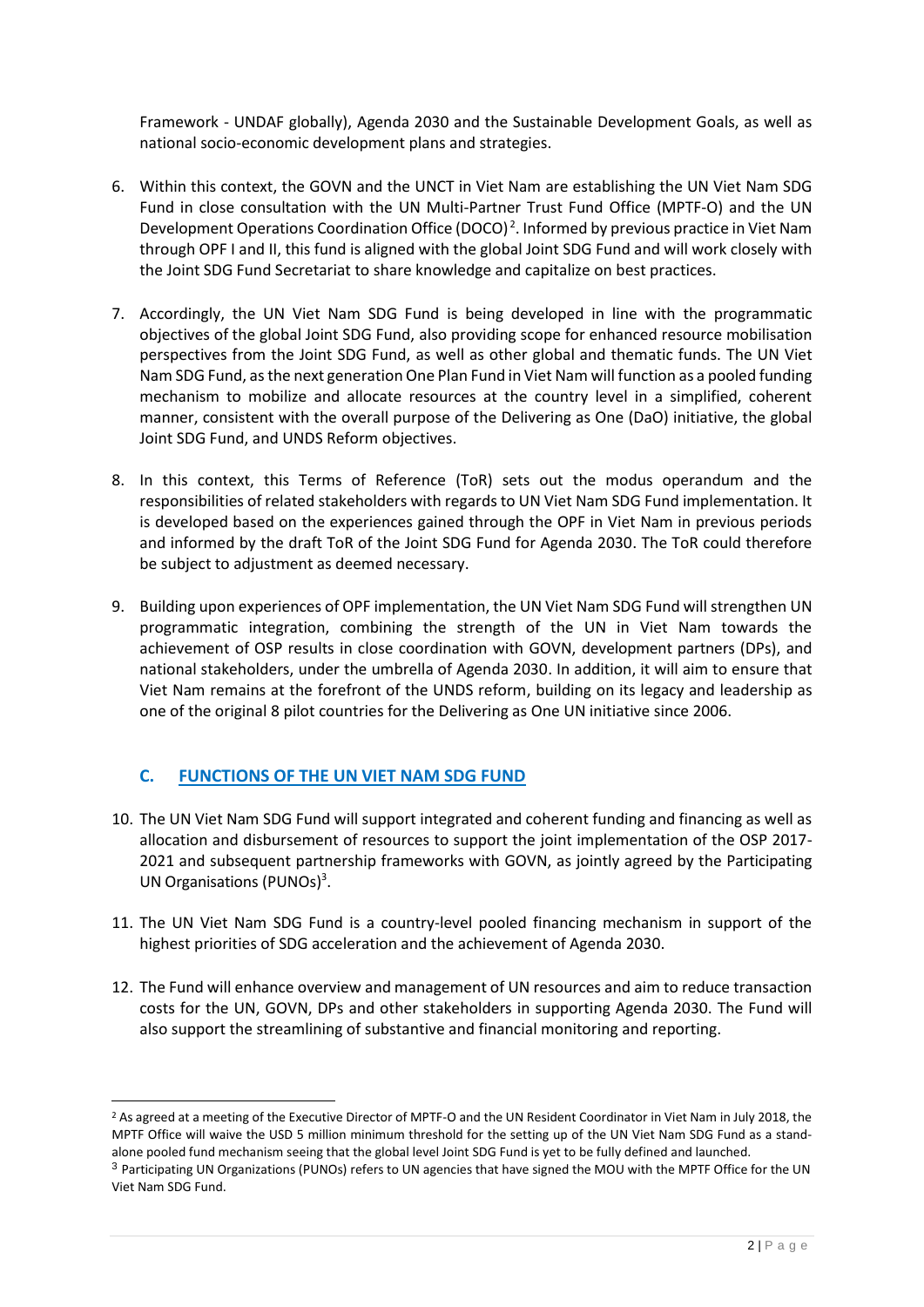## **D. PROGRAMMATIC SCOPE AND THEORY OF CHANGE**

#### **Problem Analysis**

- 13. Globally the UN and DPs often support siloed policy development by sector, mandate, or area of specialization, and have lacked adequate incentives to incorporate interlinkages for sustainable policy solutions.<sup>4</sup> Despite efforts at policy collaboration, country-level work is often affected by inadequate integration within complementary result areas. The need for more comprehensive policy interventions that ensure no one is left behind is particularly important considering the shared challenges of vulnerable populations. Sector policies aimed at the same population operating in relative isolation and lacking a cross sectoral approach may thus be an inefficient use of limited public resources.
- 14. Externally-supported sectoral based projects can result in fragmented policy, reducing their potential contribution to achieving national SDG targets. Unpredictable financing streams for country-level integrated policy support and leadership have also created a high degree of risk aversion among DPs and led to uncoordinated funding requests from UN agencies. This discourages support for innovative approaches to policymaking and limits policy support forsiloed interventions that are often aligned with donor or agency mandates, technical specificity, and/ or individual ministry directives.
- 15. As a result, national policy environments often lack the rigor and consistency for short and long term capitalized investment. A unifying landscape which embraces the implementation of solid and coherent national policies across sectors is thus vital if policy environments are to be attractive for large scale investments for longer term development gains which will generate social and environmental impact across the SDGs.
- 16. It is noted that in the context of Viet Nam, strategically addressing the synergies and tensions between multiple goals is more important than prioritizing among goals due to the inter-related nature of the SDGs.<sup>5</sup> This suggests that Viet Nam and its DPs will need to engage effectively with the levers and triggers of change, making the shift from vertical or thematic interventions to more complex and integrated efforts that enhance the synergies and mitigate the tensions between the dynamic relationships of the five 'Ps' – People, Prosperity, Planet, Peace and Partnerships. Such efforts will need to remain flexible in order to respond to changing development opportunities and emerging challenges.

#### **Fund Theory of Change**

- 17. The overarching Theory of Change of the UN Viet Nam SDG Fund, in line with the OSP Theory of Change, proposes that joint actions by UN agencies in Viet Nam for integrated policy and SDG financing, which are built on the three principles of inclusion, equity and sustainability, will produce systematic change toward achieving national development prioritized goals and the SDGs.
- 18. This theory of change is consistent with the theory of change of the Joint SDG Fund<sup>6</sup> at the global level, which proposes that enabling country-led SDG action for integrated policy and SDG financing will produce systemic change towards the accelerated achievement of the SDGs. In line with this theory of change, the UN Viet Nam SDG Fund will enable integrated actions by facilitating sustainable development and providing a channel for increased financing through demand-driven, context-specific and OSP-based joint programmes, designed and delivered by the UN in Viet Nam in close partnership with national and other stakeholders. It aims to *unblock the policy bottlenecks*

<sup>4</sup> Draft ToR of the Joint SDG Fund, 2018

<sup>5</sup> Country Common Analysis (UN Viet Nam, March 2016)

<sup>6</sup> Ibid Note 4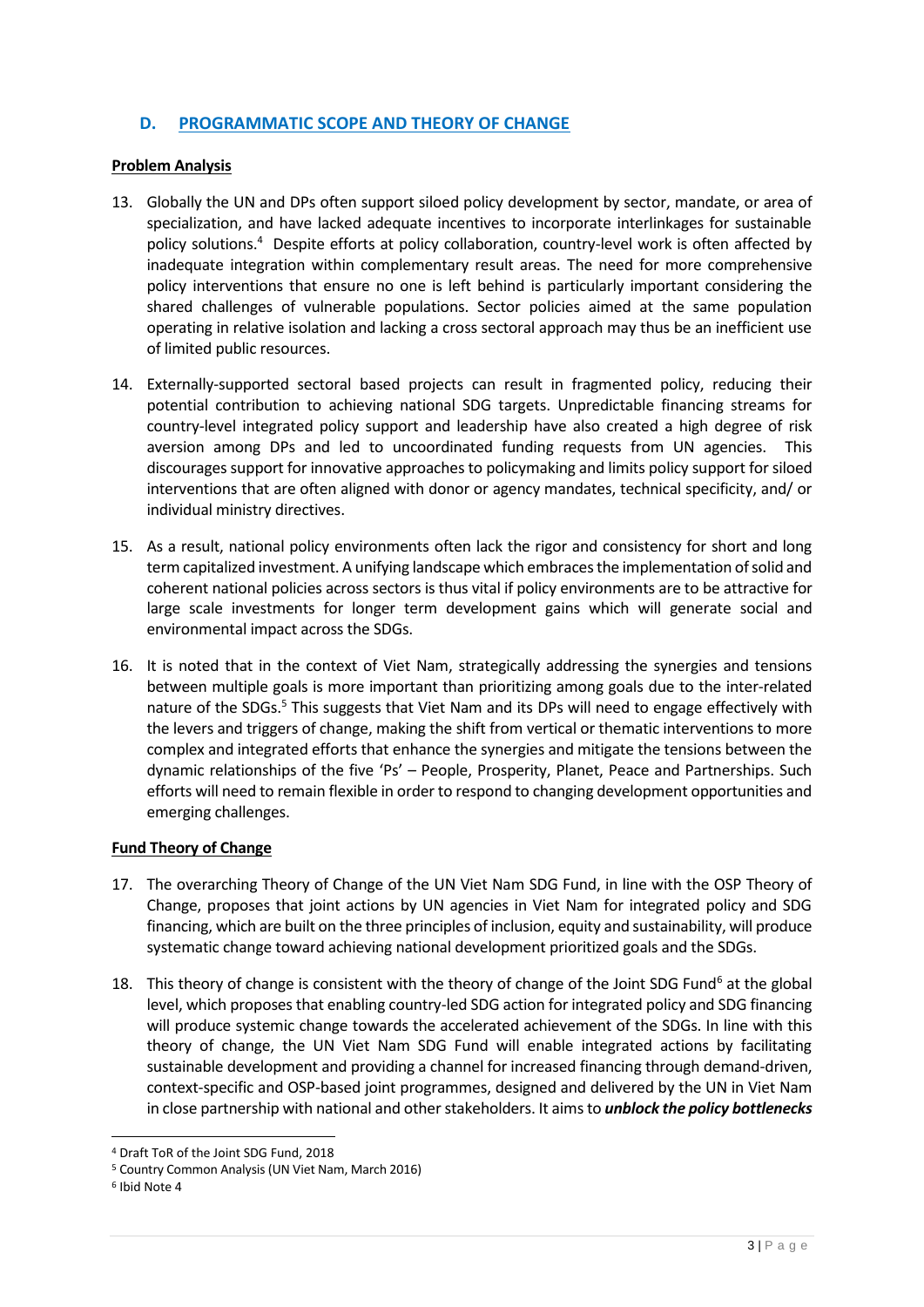and *unlock SDG financing* to mainstream human rights, gender and youth, and incorporate the principle of Leaving No One Behind.

- 19. The key assumptions of the UN Viet Nam SDG Fund will ensure the continued relevance and validity of the above Theory of Change, including: i) UNCT readiness; ii) that the actions implemented are designed for partnerships with GOVN and various stakeholders; and iii) actions implemented are OSP-based (demand-driven, measured against the 2030 Agenda, and have a demonstrable impact).
- 20. The UN Viet Nam SDG Fund will support country-led SDG actions that are the result of the joint effort of two or more UN entities, working in close coordination with national stakeholders across sectors, industries, and policy issues. These actions ensure the integration of economic, social and environmental pillars or, more broadly, of the 5 P's of sustainable development. Such an integrated approach aims to increase the cohesion of policy results, to prevent a siloed and fragmented approach and to accelerate progress towards the SDGs.
- 21. Initiatives implemented by the UN Viet Nam SDG Fund could fall under three pathways of change as below:
	- (1) *"Incubating and Innovating"*: Testing novel policy and financing ideas, frameworks, models, and initiatives. This pathway would be supported, as applicable, by other initiatives and approaches of the UNDS.
	- (2) *"Making solutions work":* Implementing those policy and financing innovations which have proven to be successful in pathway 1 or other solution-oriented initiatives.
	- (3) "*Leverage across contexts":* Applying policy and financing solutions to new contexts. This can be applied when a successful solution at one or a few selected locations is multiplied and replicated in other locations or at the national level.

The UN Viet Nam SDG Fund's overarching objective is to contribute to the accelerated achievement of the SDGs in Viet Nam, and therefore, to contribute to SDG achievement at the global level. Such impacts should be measurable (based on robust SDG data), catalytic (producing a "chain-reaction" in development and financial terms), and sustainable (ensuring the preconditions for continued change).

- 22. Under the "**unblocking policy bottlenecks**" domain of change, the UN Viet Nam SDG Fund prioritizes interventions<sup>7</sup> that:
	- Are multi-year and encourage continued and deeper policy engagement with the government, enabling policy support along multiple steps of the policy cycle.
	- Contribute to the achievement of key national development outcomes and the SDGs as jointly agreed in the OSP, where outcomes and result areas are underpinned by a clear theory of change, results framework, and work plan.
	- Encourage innovation and strengthen capacities to enable governments to test new approaches to policy making, policy implementation, and to financing the SDGs.
	- Are consistent with the principle of Leaving No One Behind, focusing on: specific disadvantaged groups of the population, including women; area-based programmes; or interventions addressing issues of inequality, discrimination, fragility or vulnerability.
	- Recognize the inter-sectionality of poverty, gender-inequality, social exclusion, and disability, encouraging the development of inclusive policies that cater to the needs of diverse populations.
	- Are integrated and multi-sectoral, utilizing a diverse partnership approach enabling governments to access world-class expertise that is available from first-rate global, regional, and national implementation partners.

 $7$  These can be tested in a phased and selective manner as required.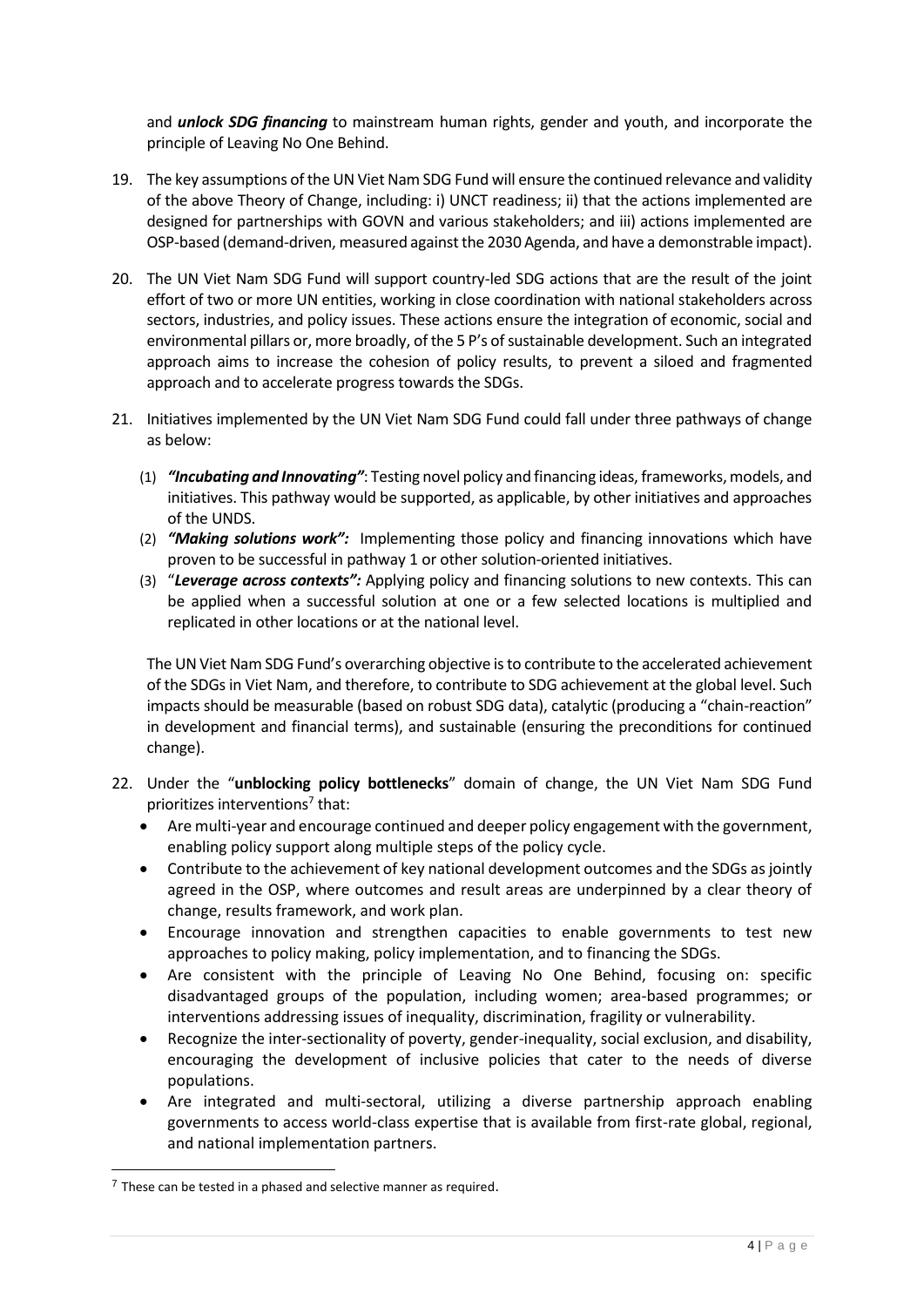- Complement other funding available to UN agencies and help leverage other funds mobilized by the UNCT for their implementation.
- 23. Under the **"unblocking SDGs financing**" domain of change, the UN Viet Nam SDG Fund prioritizes funding for activities<sup>8</sup> that:
	- Complement agency-specific initiatives through convening stakeholders across sectors, catalyse sectors and market opportunities, and deploy capital to reduce risk and mobilize additional investment and support market assessments to understand the opportunities and challenges for SDG oriented investment.
	- Remove policy bottlenecks for SDG investment through policy focused interventions that bring the 'unlocking financing' together with the 'policy bottleneck' domain.
	- Develop capacity to ensure that the GOVN, the UNCT, and other relevant stakeholders are familiar with the latest thinking on SDG financing and stand ready to benefit from the opportunities.
	- Develop partnerships that build on comparative advantages to achieve scale.
	- Reduce financial risk by developing and supporting risk-sharing instruments (e.g. guarantees, first loss) and smart incentives.
	- Build and scale SDG oriented investments that build on the steps noted above to facilitate investment at scale.
	- Commit to leveraging diverse types of resources for the SDGs, including public investment (central and local governments), community savings (particularly in community-led interventions for basic services), and private capital (small scale entrepreneurs, large corporations, and institutional investors in domestic capital markets).
	- Efficiently align public investment toward the specific SDGs: encouraging sector ministries to use integrated approaches to orient public investments more effectively.
- 24. Priority areas of development to be supported by the UN Viet Nam SDG Fund under OSP 2017-  $2021<sup>9</sup>$  are highlighted in the table below. In addition, the UN will be guided by the five critical cross-cutting issuesidentified in the Common Country Assessment, namely human rights, gender equality, public participation, data for development and partnership, and innovation.

| <b>FOCUS AREAS (FA) AS SDG ACCELERATORS</b>                   | <b>OUTCOMES</b>                                                 |
|---------------------------------------------------------------|-----------------------------------------------------------------|
| <b>FA1: INVESTING IN PEOPLE</b>                               | <b>Outcome 1.1: Poverty and Vulnerability Reduction</b>         |
| Inclusive and equitable quality social services and social    | By 2021, all people benefit from inclusive and equitable social |
| protection systems are in place for people living in Viet Nam | protection systems and poverty reduction services, which will   |
| to be healthy, educated and free of poverty, and to be        | reduce multidimensional poverty and vulnerabilities.            |
| empowered to reach their full potential.                      | Outcome 1.2: Equity in Health                                   |
| <b>SDGs</b>                                                   | By 2021, all people, particularly the most vulnerable, benefit  |
| SDG 1: No Poverty                                             | from inclusive and equitable health systems, services and the   |
| SDG 2: Zero Hunger                                            | promotion of healthy environments.                              |
| SDG 3: Good Health and Well-being                             | <b>Outcome 1.3: Equity in Quality Education and Learning</b>    |
| SDG 4: Quality Education                                      | By 2021, all people, particularly the most vulnerable, benefit  |
| SDG 5: Gender Equality                                        | from inclusive and equitable quality education systems,         |
| SDG 6: Clean Water and Sanitation                             | services and expanded life-long learning opportunities.         |

<sup>8</sup> Ibid. Note 7

<sup>9</sup> This part of the ToR will be updated based on changes to OSP 2017-2021 and subsequent OSPs that follows within the time frame of UN Viet Nam SDG Fund.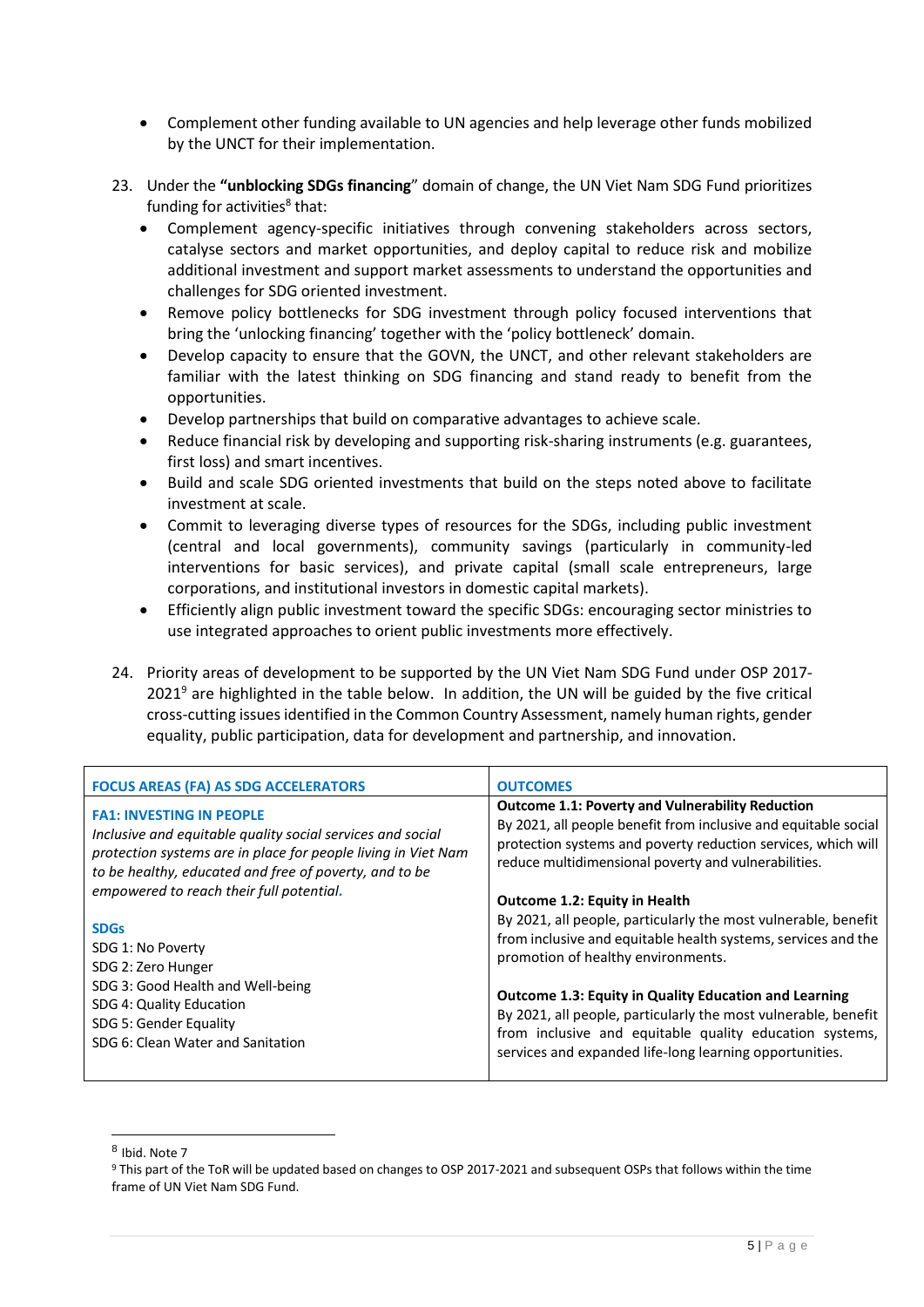| VSDGs <sup>10</sup><br>VSDG1: End all forms of poverty everywhere<br>VSDG2: Eliminate hunger, ensure food security, improve<br>nutrition and promote sustainable agricultural development<br>VSDG3: Ensure a healthy life and enhance welfare for all<br>citizens in all age groups<br>VSDG4: Ensure a quality, equitable, and inclusive education<br>and promote life-long learning opportunities for all<br>VSDG5: Achieve gender equality; empower and create<br>enabling opportunities for women and girls<br>VSDG6: Ensure availability and sustainable management of<br>water and sanitation for all                                                                                                                                                                                                                                                                                                                                                                                                                                                                                                                                                                                                                                                                                                                                                                                                                                                                                                                                                                                                                  |                                                                                                                                                                                                                                                                                                                                                                                                                                                                                                                                                                                                                                                                        |
|-----------------------------------------------------------------------------------------------------------------------------------------------------------------------------------------------------------------------------------------------------------------------------------------------------------------------------------------------------------------------------------------------------------------------------------------------------------------------------------------------------------------------------------------------------------------------------------------------------------------------------------------------------------------------------------------------------------------------------------------------------------------------------------------------------------------------------------------------------------------------------------------------------------------------------------------------------------------------------------------------------------------------------------------------------------------------------------------------------------------------------------------------------------------------------------------------------------------------------------------------------------------------------------------------------------------------------------------------------------------------------------------------------------------------------------------------------------------------------------------------------------------------------------------------------------------------------------------------------------------------------|------------------------------------------------------------------------------------------------------------------------------------------------------------------------------------------------------------------------------------------------------------------------------------------------------------------------------------------------------------------------------------------------------------------------------------------------------------------------------------------------------------------------------------------------------------------------------------------------------------------------------------------------------------------------|
| <b>FA 2: ENSURING CLIMATE RESILIENCE AND</b><br><b>ENVIRONMENTAL SUSTAINABILITY</b><br>Viet Nam effectively responds to climate change and natural<br>disasters and sustainably manages its natural resources and<br>environment.<br><b>SDGs</b><br>SDG 2: Zero Hunger<br>SDG 5: Gender Equality<br>SDG 6: Clean Water and Sanitation<br>SDG 7: Affordable and Clean Energy<br>SDG 9: Industry, Innovation and Infrastructure<br>SDG 11: Sustainable Cities and Communities<br>SDG 12: Responsible Production and Consumption<br>SDG 13: Climate Action<br>SDG 14: Life Below Water<br>SDG 15: Life on Land<br><b>VSDGs</b><br>VSDG2, VSDG5, VSDG6: please refer to relevant VSDGs in FA1<br>VSDG7: Ensure access to sustainable, reliable and affordable<br>energy sources for all citizens<br>VSDG9: Develop a highly resilient infrastructure; promote<br>inclusive and sustainable industrialization; and promote<br>renovation<br>VSDG 11: Promote sustainable, resilient urban and rural<br>development; ensure safe living and working environments;<br>ensure a reasonable distribution of population and workforce<br>by region<br>VSDG 12: Ensure sustainable production and consumption<br>VSDG 13: Respond in a timely and effective manner to climate<br>change and natural disasters<br>VSDG 14: Sustainably conserve and utilize the ocean, the sea<br>and marine resources for sustainable development<br>VSDG 15: Sustainably protect and develop forests; conserve<br>biodiversity; develop eco-system services; combat<br>desertification; prevent the degradation of and rehabilitate soil<br>resources | Outcome 2.1: Low-carbon, climate and disaster resilient<br>development<br>By 2021, Viet Nam has accelerated its transition to low-<br>carbon and green development and enhanced its<br>adaptation and resilience to climate change and natural<br>disasters, with a focus on empowering the poor and<br>vulnerable groups.<br>Outcome 2.2: Sustainable management of natural<br>resources and environment<br>By 2021, Viet Nam has enhanced sustainable management<br>of natural capital, biodiversity and ecosystem services and<br>improved the quality of the environment, while contributing<br>to the implementation of multilateral environmental<br>agreements. |

<sup>10</sup> Viet Nam Sustainable Development Goals (VSDGs) from the National Action Plan for the Implementation of the 2030 Sustainable Development Agenda, issued by Prime Minister on 10 May 2017 (Decision No.622/QD-TTg)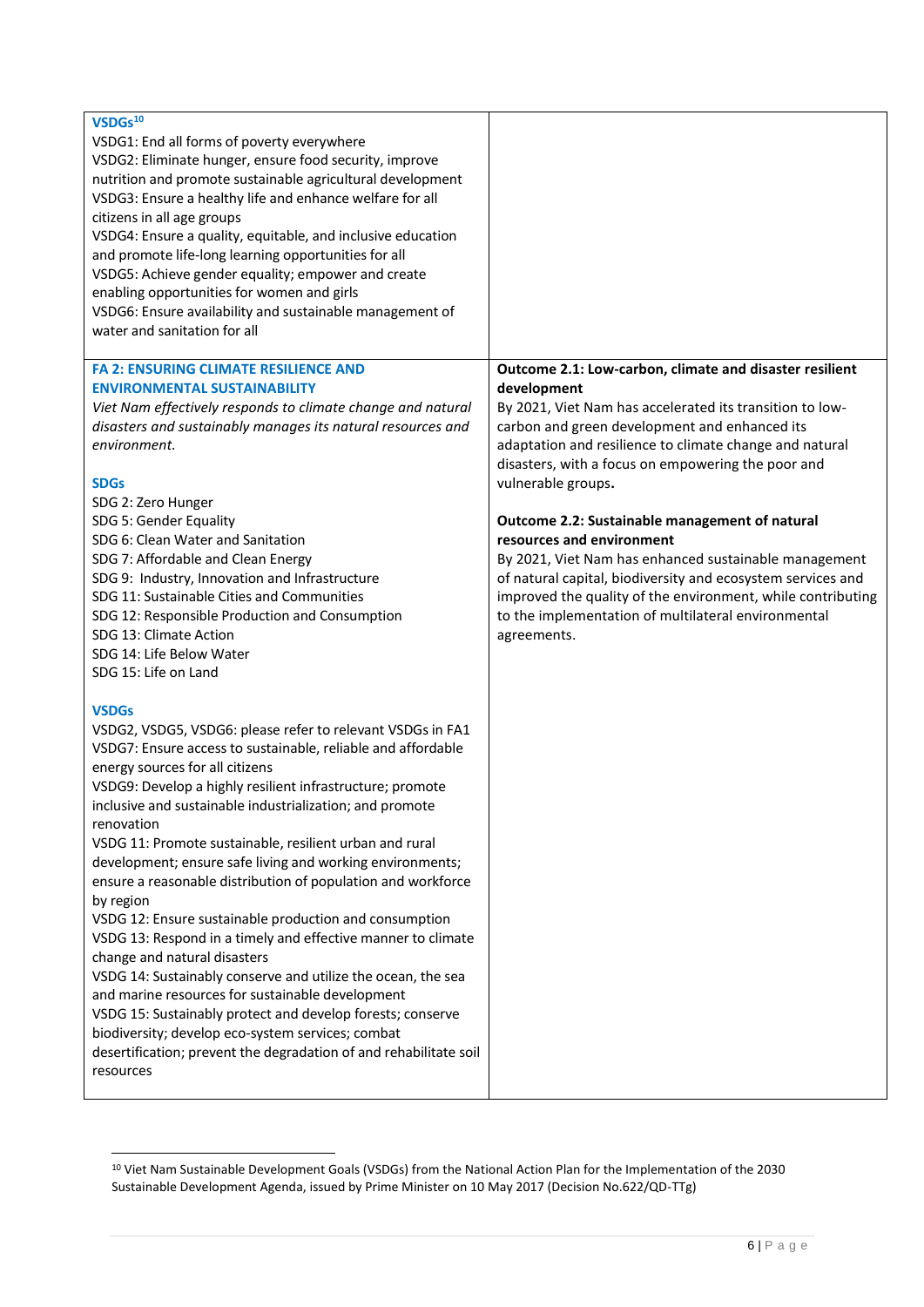| <b>FOCUS AREA 3: FOSTERING PROSPERITY &amp; PARTNERSHIP</b><br>Viet Nam shifts to an inclusive, green and productivity-led<br>growth model, and a fairer, more efficient and inclusive<br>labour market that ensures decent work and opportunities<br>for all.                                                                                                                                                                                                                                                                                                                                                                                                                                                                                                                  | Outcome 3.1: New economic growth model<br>By 2021, Viet Nam's growth policies and institutions support<br>a new economic model, which is inclusive and more<br>productivity-led, reaping gains from trade liberalization,<br>international integration and migration.                                                                                                                                                                                                                                                                                                                                                                                                           |
|---------------------------------------------------------------------------------------------------------------------------------------------------------------------------------------------------------------------------------------------------------------------------------------------------------------------------------------------------------------------------------------------------------------------------------------------------------------------------------------------------------------------------------------------------------------------------------------------------------------------------------------------------------------------------------------------------------------------------------------------------------------------------------|---------------------------------------------------------------------------------------------------------------------------------------------------------------------------------------------------------------------------------------------------------------------------------------------------------------------------------------------------------------------------------------------------------------------------------------------------------------------------------------------------------------------------------------------------------------------------------------------------------------------------------------------------------------------------------|
| <b>SDGs</b><br>SDG 5: Gender Equality<br>SDG 8: Decent Work and Economic Growth<br>SDG 9: Industry, Innovation and Infrastructure<br>SDG 10: Reduced Inequalities<br>SDG 12: Responsible Consumption and Production<br>SDG 17: Partnerships for the Goals                                                                                                                                                                                                                                                                                                                                                                                                                                                                                                                       | Outcome 3.2: Inclusive labour market and expansion of<br>opportunities for all<br>By 2021, a fairer, inclusive labour market ensures decent<br>work and opportunities for all, particularly for excluded<br>groups and disadvantaged geographic areas.                                                                                                                                                                                                                                                                                                                                                                                                                          |
| <b>VSDGs</b><br>VSDG5, VSDG 9, VSDG 12: please refer to relevant VSDGs in<br>FA1, FA2<br>VSDG 8: Ensure sustainable, comprehensive and continuous<br>economic growth; and generate full, productive and decent<br>employment for all citizens<br>VSDG 10: Reduce social inequalities<br>VSDG 17: Strengthen implementation modalities and promote<br>global partnerships for sustainable development                                                                                                                                                                                                                                                                                                                                                                            |                                                                                                                                                                                                                                                                                                                                                                                                                                                                                                                                                                                                                                                                                 |
| <b>FOCUS AREA 4: PROMOTING JUSTICE, PEACE AND</b><br><b>INCLUSIVE GOVERNANCE</b><br>Viet Nam has strengthened governance and adherence to the<br>rule of law, ensuring respect for and protection of human<br>rights and freedom from discrimination, towards a more just<br>and inclusive society.<br><b>SDGs</b><br>SDG 5: Gender Equality<br>SDG 10: Reduced Inequalities<br>SDG 16: Peace, Justice and Strong Institutions<br><b>VSDGs</b><br>VSDG5, VSDG 10: please refer to relevant VSDGs in FA1, FA2,<br>FA <sub>3</sub><br>VSDG 16: Promote a peaceful, democratic, just, equitable and<br>civilized society for sustainable development; ensure access to<br>justice for all citizens; develop effective, accountable and<br>participatory institutions at all levels | Outcome 4.1: Participatory decision-making and<br>responsive institutions<br>By 2021, participatory and transparent decision-making<br>processes and accountable institutions are strengthened,<br>with policies and implementation mechanisms that are<br>responsive to all people, particularly vulnerable groups,<br>women, youth and children.<br>Outcome 4.2: Human rights protection, rule of law and<br>access to justice<br>By 2021, protection of human rights is strengthened with<br>improvements to the justice system, greater adherence to<br>the rule of law, increased gender equality and effective<br>prevention of all forms of discrimination and violence. |

25. The fund's outcomes and indicators are therefore in line with the OSP 2017-2021 as well as selected SDG targets. In line with the recently adopted UN data standard on  $SDS<sup>11</sup>$ , joint programmes funded through the UN Viet Nam SDG Fund are to be linked to at least one and possibly up to ten SDG targets. Refer to Annex 2 of the TOR for the full results matrix of OSP 2017-2021, including linkages with the SDGs.

**<sup>11</sup>** See more of Global indicator framework for the Sustainable Development Goals and targets of the 2030 Agenda for Sustainable Development at<https://unstats.un.org/sdgs/indicators/indicators-list/>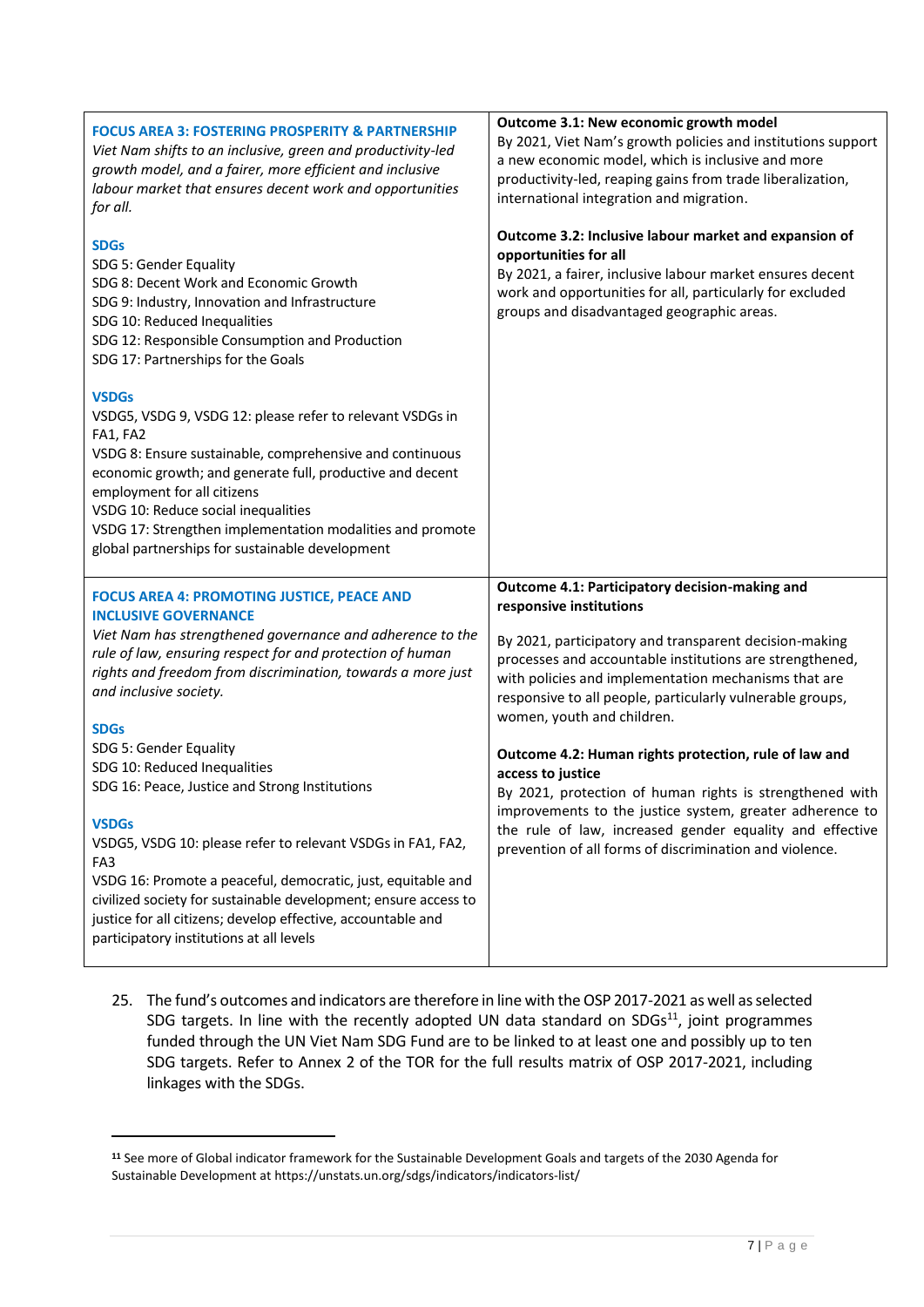# **E. DESCRIPTION OF UN VIET NAM SDG FUND**

26. The UN Viet Nam SDG Fund shall be administered by the MPTF Office, as Administrative Agent (AA), on behalf of the PUNOs<sup>12</sup> and the UNRC as agreed with the GOVN. MPTF will administer the fund in accordance with UNDP Regulations and Rules.

## **Contributions to the UN Viet Nam SDG Fund**

- 27. Contributions to the UN Viet Nam SDG Fund may be accepted from governments of Member States of the UN or from intergovernmental or non-governmental organisations, or from private sources at global, regional and country levels. Acceptance of funds from the private sector will be guided by criteria stipulated in the UN system-wide guidelines on cooperation between the UN and Business Community,<sup>13</sup> as well as those of PUNOs as appropriate.
- 28. In support of the overarching aim of the UN Viet Nam SDG Fund, and in line with UNDS Reform, and in order to ensure maximum flexibility and adaptation to priorities, donors to the fund are encouraged to contribute with multi-year pooled/unearmarked resources. However, if this is not possible, earmarking at the joint programme level will be accepted.
- 29. Contributions to the UN Viet Nam SDG Fund may be accepted in fully convertible currencies. Such contributions shall be deposited in the bank accounts designated by UNDP**.** The value of a contribution-payment, if made in other than United States Dollars, shall be determined by applying the UN operational rate of exchange in effect on the date of payment.

## **Utilization of the UN Viet Nam SDG Fund**

30. The UN Viet Nam SDG Fund will be utilized to pursue priority activities as identified in the OSP (as listed under Annex 2) as well as in Section D (Programmatic Scope and Theory of Change) of this ToR.

# **F. GOVERNANCE ARRANGEMENTS**

# **The Joint UN-Government Steering Committee for Delivering as One Initiative (JSC)**

- 31. At the country level, the Joint UN-Government Steering Committee for the Delivering as One Initiative (JSC), which is co-chaired by the Vice Minister of Planning and Investment (VM of MPI) in Viet Nam and the UNRC, acts as the country-level governing body for the UN Viet Nam SDG Fund. The JSC has members from UNCT and GOVN agencies.
- 32. **The Ministry of Planning and Investment (MPI),** as the focal point for government on ODA coordination and management, will conduct the internal consultations necessary with related ministries and agencies and provide the JSC with GOVN recommendations for decision-making related to UN Viet Nam SDG Fund. Final decisions are made by the Co-Chairs on behalf of Government and the UN as required.
- 33. The overall management of the UN Viet Nam SDG Fund will be led and coordinated by the UNRC in consultation with the PUNOs through the UNCT, in line with the strategic guidance of the Joint UN-Government Steering Committee for Delivering as One Initiative (JSC).

<sup>12</sup> Ibid Note 3 on PUNOs.

<sup>&</sup>lt;sup>13</sup> The UN Secretary General's guidelines can be accessed at: [http://www.un.org/ar/business/pdf/Guidelines\\_on\\_UN\\_Business\\_Cooperation.pdf](http://www.un.org/ar/business/pdf/Guidelines_on_UN_Business_Cooperation.pdf)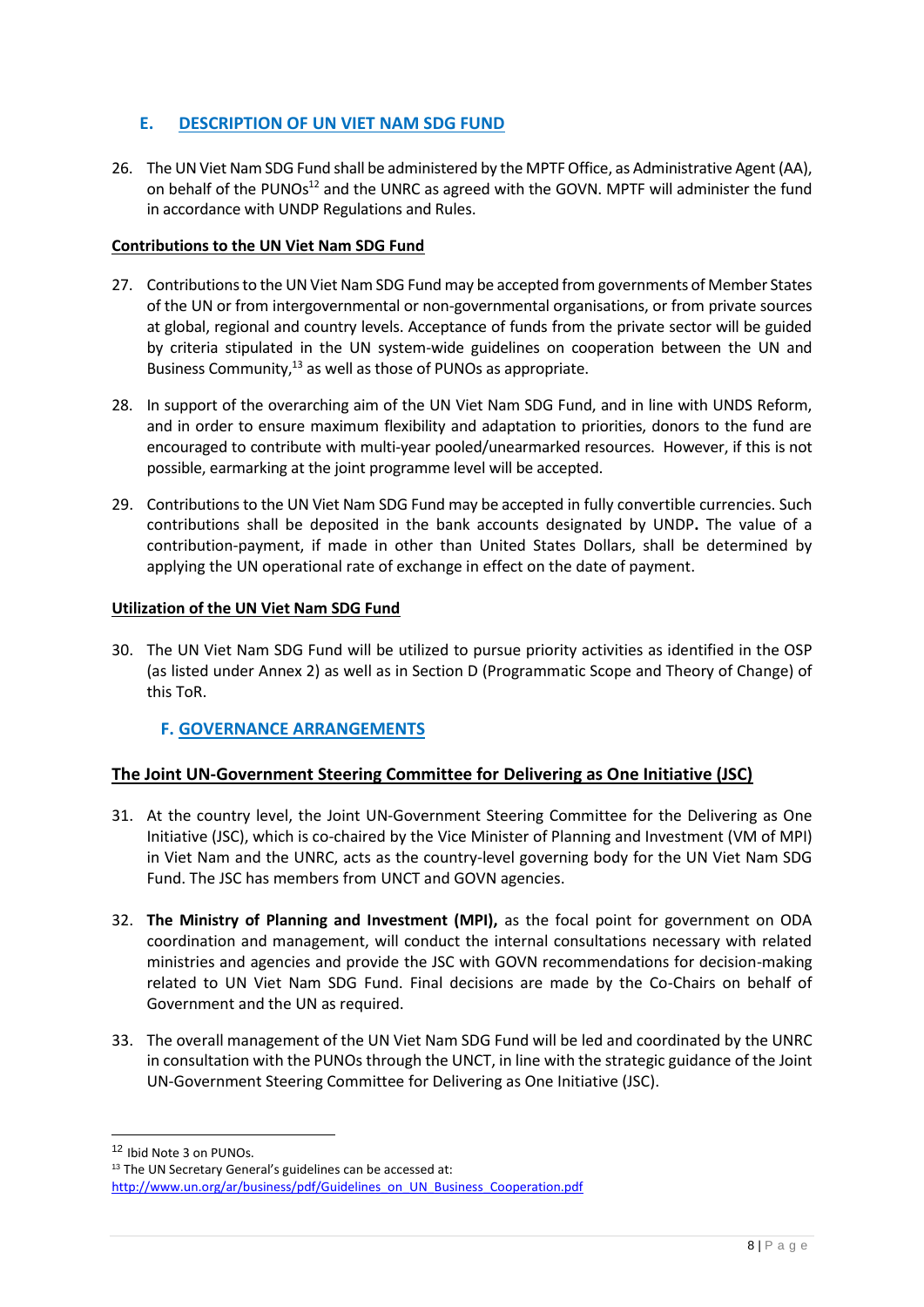- 34. The JSC meets at least once a year with the participation of representatives from the Government Aid Coordination Agencies (GACA) and the UNCT to oversee the overall contribution of the UN towards the achievement of OSP results and the SDGs<sup>14</sup>. Other government agencies and DPs could participate where appropriate, depending on the JSC meeting's agenda.
- 35. The JSC will:
	- Review and approve the ToR for UN Viet Nam SDG Fund, including its programmatic scope and governance arrangements;
	- Provide strategic direction and general oversight of the Fund;
	- Approve the UN VN SDG Fund's allocation criteria based on OSP programmatic priorities and provide guidance on the allocation of funds;
	- Coordinate joint UN-Government M&E activities, including OSP reviews, periodic progress reports and independent lessons-learned and review exercises relating to the operations and management of the UN Viet Nam SDG Fund when appropriate and as needed;
	- Review findings of the summary audit reports where applicable to agree on lessons learnt and/or recommended actions; and/or critical issues for consideration to enhance the effectiveness and efficiency of the UN Viet Nam SDG Fund, in the context of UNDS reform.

#### **UN Resident Coordinator (UNRC)**

- 36. In line with the role of the UNRC and the RC system to lead the UN to deliver more effectively at the country level in the context of UNDS reform, the UNRC will:
	- Co-chair the JSC together with the VM of MPI to provide strategic guidance on the UN Viet Nam SDG Fund;
	- Ensure that actions resulting from the UN Viet Nam SDG Fund are based on the current OSP and in line with the objectives of UNDS Reform;
	- Sign the Memorandum of Understanding (MOU) with PUNOs and the Standard Administrative Arrangements (SAA) with Donors where applicable;
	- Engage in joint resource mobilization efforts for the UN Viet Nam SDG Fund in close collaboration with PUNOs;
	- Chair the PUNOs discussions related to allocations of the UN Viet Nam SDG Fund based on priorities identified within the OSP and the UN's comparative advantage, and as informed by the strategic guidance and allocation criteria provided by the JSC;
	- Funding allocation decisions will be made by the UNRC with agreement of PUNOs through the UNCT, and in line with the approved allocation criteria set forth by the JSC.
	- Support the resolution of disputes that may arise on allocation, utilization and management of funds from the UN Viet Nam SDG Fund (with documented process and rationale for these decisions);
	- Hold the Head of PUNOs accountable for their agency/organization's components of the results of initiatives funded through the UN Viet Nam SDG Fund.
	- Ensure agreement on and oversee the programme coordination support allocation;

<sup>&</sup>lt;sup>14</sup> As specified in the JSC TOR, the JSC core membership consists of three (03) Government representatives from Government Aid Coordination Agencies (GACA) at central level and three representatives (03) of the UN Country Team (through rotation on annual basis). GACA agencies includes Ministry of Planning and Investment (MPI), Office of the Government (OOG), Ministry of Foreign Affairs (MOFA) and Ministry of Finance (MOF)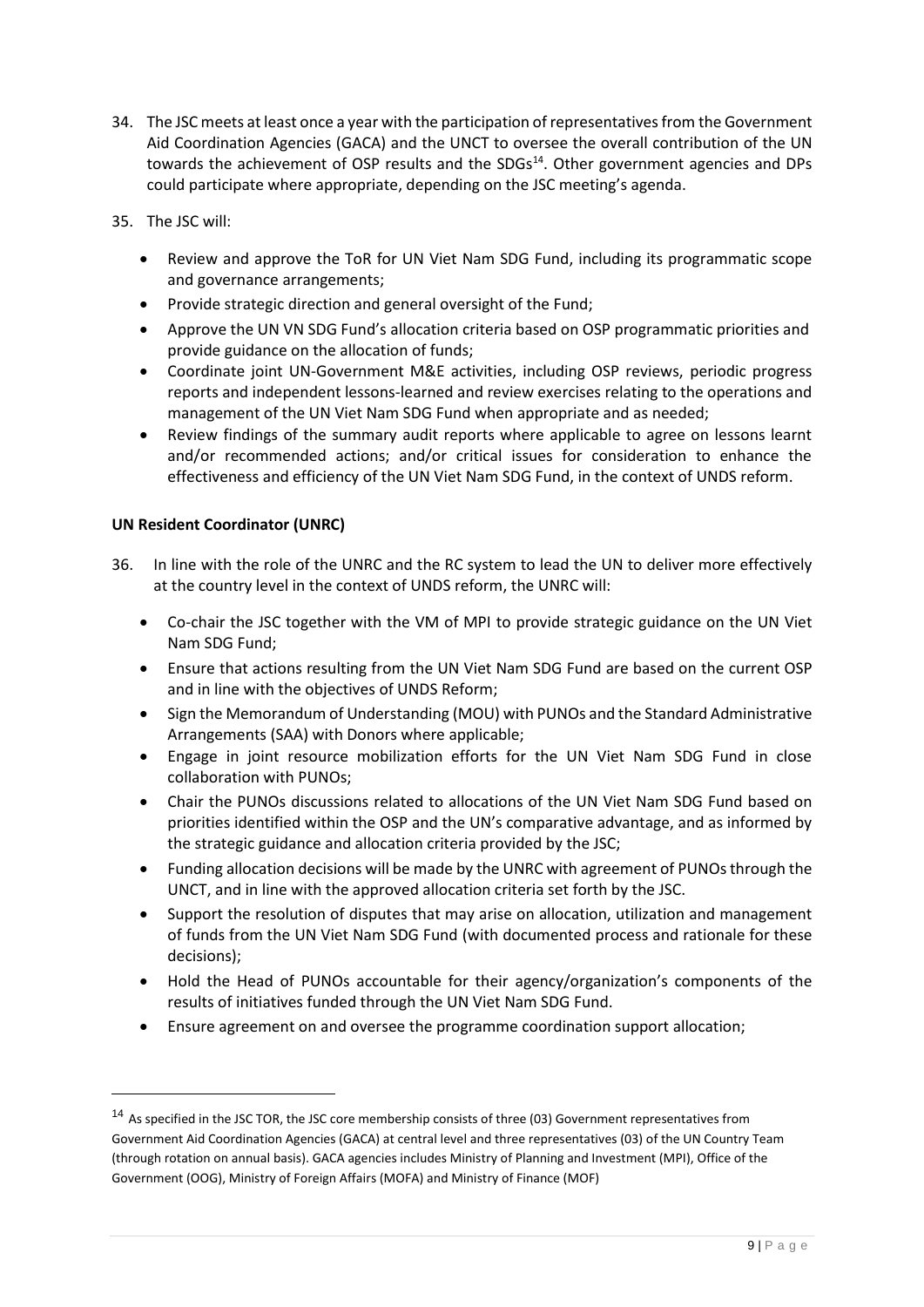• Ensure consolidated UN Viet Nam SDG Fund reporting, including to donors, based on reports from PUNOs and support from the AA (refer to the sections below).

#### **United Nations Country Team (UNCT)**

- 37. The UNCT, comprised of Participating UN Organisations (PUNOs)<sup>15</sup> in Viet Nam, will be responsible for the development of resource mobilisation strategies for the Fund in close collaboration with the RCO.
- 38. The UNCT will recommend funding allocations in line with the approved allocation criteria set forth by the JSC.
- 39. Specifically, UNCT and with RCO support will:
	- Conduct annual reviews and other monitoring and evaluation activities as required, and defined in the OSP;
	- Submit the allocation criteria or prioritisation of the fund to JSC for strategic guidance based on OSP programmatic priorities and recommendations for the annual reviews;
	- Provide oversight of the management and operations of the UN Viet Nam SDG Fund and recommendations to strengthen the utilization and management of the fund.
- 40. The UNCT will be supported by the RCO, the Programme Management Team (PMT), the Operations Management Team (OMT), Results Groups (RGs) and Thematic Groups (TGs), as well as other inter-agency teams as defined in the UN delivery and coordination architecture.

#### **Participating UN Organizations (PUNOs)**

- 41. Each Participating UN Organization (PUNO) shall assume full programmatic and financial accountability for the funds disbursed to it by the Administrative Agent. Such funds will be administered by each PUNO in accordance with its own regulations, rules, directives and procedures. Each PUNO shall establish a separate ledger account for the receipt and administration of the funds disbursed to it by the Administrative Agent.
- 42. Indirect costs of the PUNOs recovered through programme support costs will be maximum of 7%. All other costs incurred by each PUNO in carrying out the activities for which it is responsible under the Fund will be recovered as direct costs.

#### **The Administrative Agent (AA)**

- 43. On behalf of the PUNOs, as per the MOU of the UN Viet Nam SDG Fund, the AA's responsibilities will be to:
	- Set-up and maintain the Fund account;
	- Conclude SAA with Donors that wish to provide financial support to or through UN Viet Nam SDG Fund;
	- Receive, administer and manage the contributions from Donors in accordance with the related SAA;
	- Conclude MOU with PUNOs that wish to participate in the UN Viet Nam SDG Fund;
	- Disburse funds to the PUNOs in accordance with instructions received from the UNRC (on behalf of the UNCT) and in accordance with the approved Annual Work Plans (AWPs). To

<sup>&</sup>lt;sup>15</sup> PUNOs are the UN Agencies who agreed to join the UN VN SDG fund and formally signed the MOU on this matter. See also note 3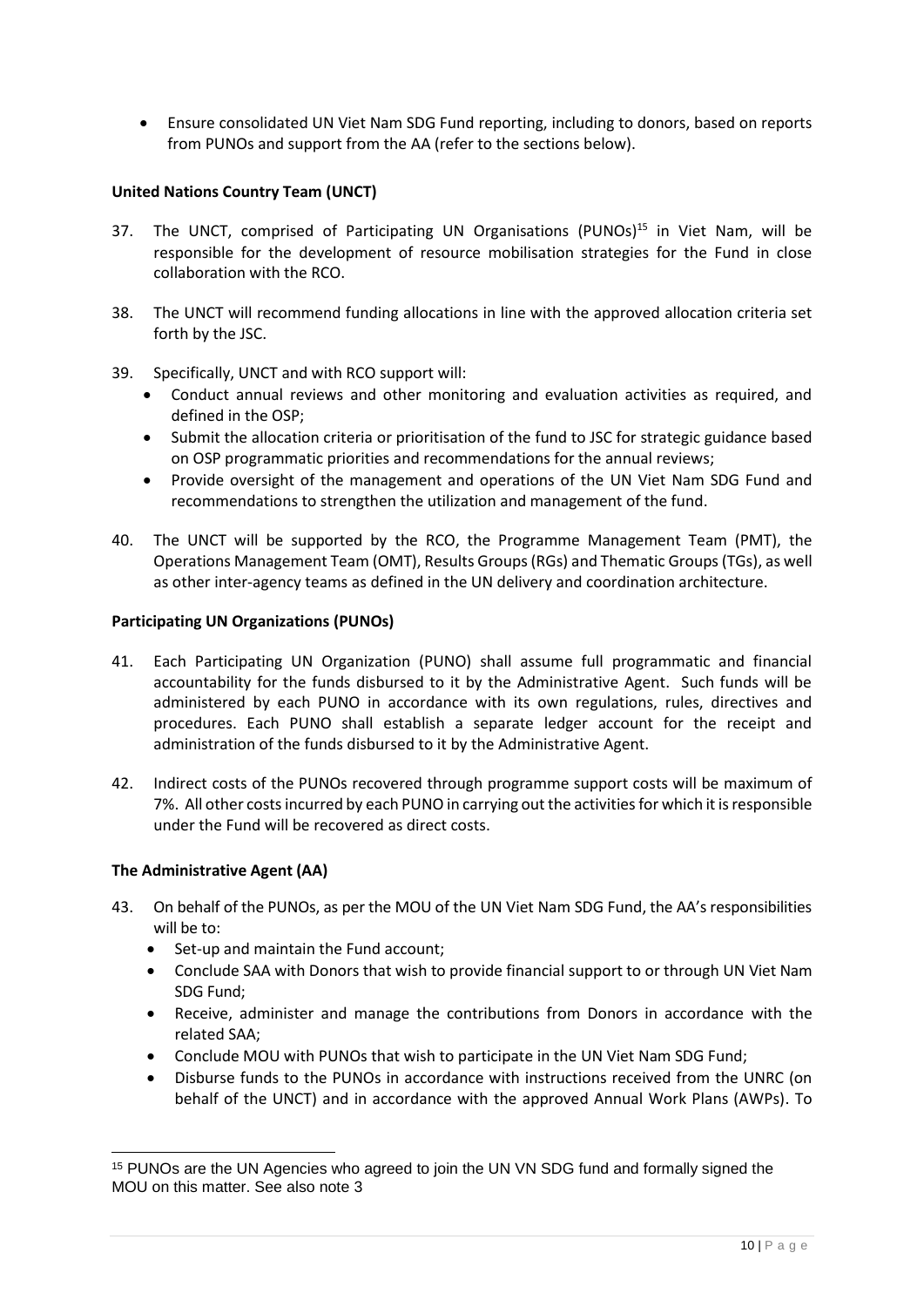enhance the efficiency of the Fund, there is a minimum threshold for transfers of USD100,000 per transfer per PUNO;

- Disburse funds to PUNOs for any additional funds that the UNRC/UNCT may decide to allocate;
- Provide consolidated narrative and financial reports on the UN Viet Nam SDG Fund account to the UNRC and Donors, based on progress reports received from PUNOs consolidated by the Secretariat, in accordance with the reporting schedule specified in the SSA.
- 44. In conformity with the UNDG Guidelines on Joint Programming, the AA and the PUNOs will be entitled to deduct their administrative agent fee and indirect costs respectively on contributions received. The fee will be deducted from the contributions to the UN Viet Nam SDG Fund at the time they are deposited. The AA's fee will be 1%. The costs of the PUNOs will be maximum 7%.

#### **Support services provided by the Resident Coordinator's Office (RCO) and the One UN Communications Team**

- 45. The Office of the UN Resident Coordinator (RCO) is responsible for support to the strategic leadership role of the UNRC for the UN Viet Nam SDG Fund. It will provide support in all the designated tasks for the UNRC.
- 46. Drawing on inputs provided by the PUNOs through the UN delivery and coordination architecture, and from AA, the RCO will, based on inter-agency deliberations, provide strategic analysis of resource requirements, funding gaps, resource mobilization efforts, consolidation, including progress and lessons to be learned for future programme implementation.
- 47. The RCO will support the consolidation and circulation of the finalized annual One UN Results report to the UNCT and MPI as the Government assigned focal point for consultation. In close collaboration with the AA, the RCO will ensure that these reports are distributed to all donors contributing to the UN Viet Nam SDG Fund and maintain an appropriate level of fund information o[n http://www.un.org.vn](http://www.un.org.vn/) and [http://mptf.undp.org](http://mptf.undp.org/) to ensure transparency.
- 48. A focal point designated within the RCO will be dedicated to supporting the quality assurance of the UN Viet Nam SDG Fund. The costs of this support may be charged directly to the UN Viet Nam SDG Fund following allocation procedures determined in this ToR. In accordance with the MOU and the SAA, the UNRC, in close consultation with the PUNOs, may request additional support not related to the AA functions detailed above and subject to the availability of funds and human resources capacities. In this case, costs for such tasks will be decided in advance; and with the approval of PUNOs, those costs may be charged to the Fund as direct costs. Such tasks may also include support to UNDS Reform efforts provided by RCO as well as the work of the One UN Communications Team.

# **G. REPORTING**

- 49. Reporting requirements for the UN Viet Nam SDG Fund leverage to the maximum extent on the existing reporting structures as part of the progress and annual reviews of the programmatic document.
- 50. Each PUNO shall provide the AA with the following financial statements and reports in accordance with harmonised accounting and reporting procedures applicable to the PUNOs concerned: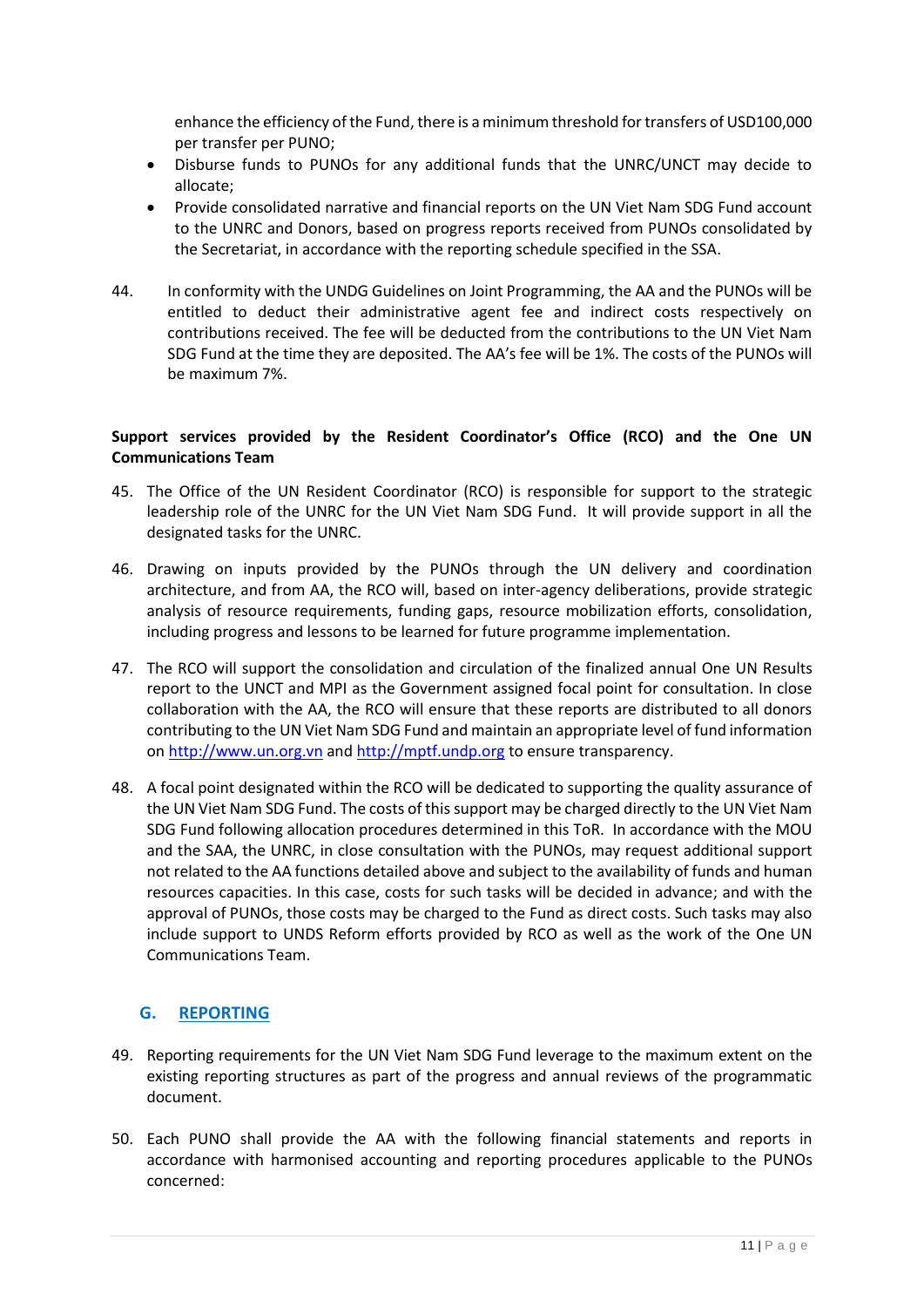- Annual narrative progress reports through the One UN Annual Results Report, as per paragraph 52 below;
- Annual financial statements/reports as of 31 December with respect to the funds disbursed to it from the UN Viet Nam SDG Fund Account, including the final year of the activities, to be provided no later than three months after the end of the calendar year;
- Final narrative reports, after the completion of the activities in the approved programmatic document and including the final year of the activities in the approved programmatic document, to be provided no later than three months of the year following the operational closing of the project activities of the programmatic document;
- Certified final financial statements/reports after the completion of the activities in the approved programmatic document and including the final year of the activities in the approved programmatic document, to be provided no later than five months of the year following the financial closing of the programmatic document.
- 51. The AA will also provide the UNRC with the following reports on its activities as AA for onward submission to Donors and PUNOs:
	- An annual certified Financial Report ("Report on Sources and Uses of Funds") no later than 31 May after the end of the calendar year;
	- A certified final financial report ("Sources and Use of Funds") to be provided no later than 31 July of the year following the financial closing of the Programmatic Document and/or the financial closing of the Fund.
- 52. The Annual Progress Report on OSP implementation (One UN Results Report) will serve as the narrative part of the UN Viet Nam SDG Fund report and will be consolidated by RCO. It will also include the consolidated financial reports on the UN Viet Nam SDG Fund prepared by the AA and will be provided by the UNRC to Donors and the JSC no later than five months (31 May) after the end of the applicable reporting period.

# **H. MONITORING AND EVALUATION**

- 53. Monitoring and evaluation of the activities of the AWPs/ JWPs/ Programmatic Documents funded under the UN Viet Nam SDG Fund will be undertaken in accordance with the provisions, consistent with the respective regulations, rules and procedures of the PUNOs, contained in the specific Programmes submitted by the concerned PUNOs and approved by the UNRC.
- 54. Monitoring and evaluation of the overall UN Viet Nam SDG Fund shall be undertaken in accordance with the OSP's Results Matrix, following the UN Standard Monitoring and Evaluation procedures. In addition, the Vice-Minister MPI and the UNRC may commission a regular, independent lessons-learned and review exercises relating to the operations and management of the UN Viet Nam SDG Fund when appropriate and as needed.

# **I. AUDIT**

-

55. The AA and PUNOs will be audited in accordance with their own Financial Regulations and Rules and in accordance with the [Framework for Joint Internal Audits of UN Joint Activities](https://undg.org/document/framework-for-joint-internal-audits-of-un-joint-activities/)<sup>16</sup> which has been agreed to by the Internal Audit Services (IAS) of PUNOs and endorsed by the UNDS. Joint audits will be conducted, as appropriate.

<sup>16</sup> "Framework for joint internal audits of United Nations joint activities" (UNDG, 2014), can be accessed at [https://undg.org/document/framework-for-joint-internal-audits-of-un-joint-activities/.](https://undg.org/document/framework-for-joint-internal-audits-of-un-joint-activities/) The document presents in a single framework, the basis for an internal audit approach for jointly providing audit coverage of the Joint Activities.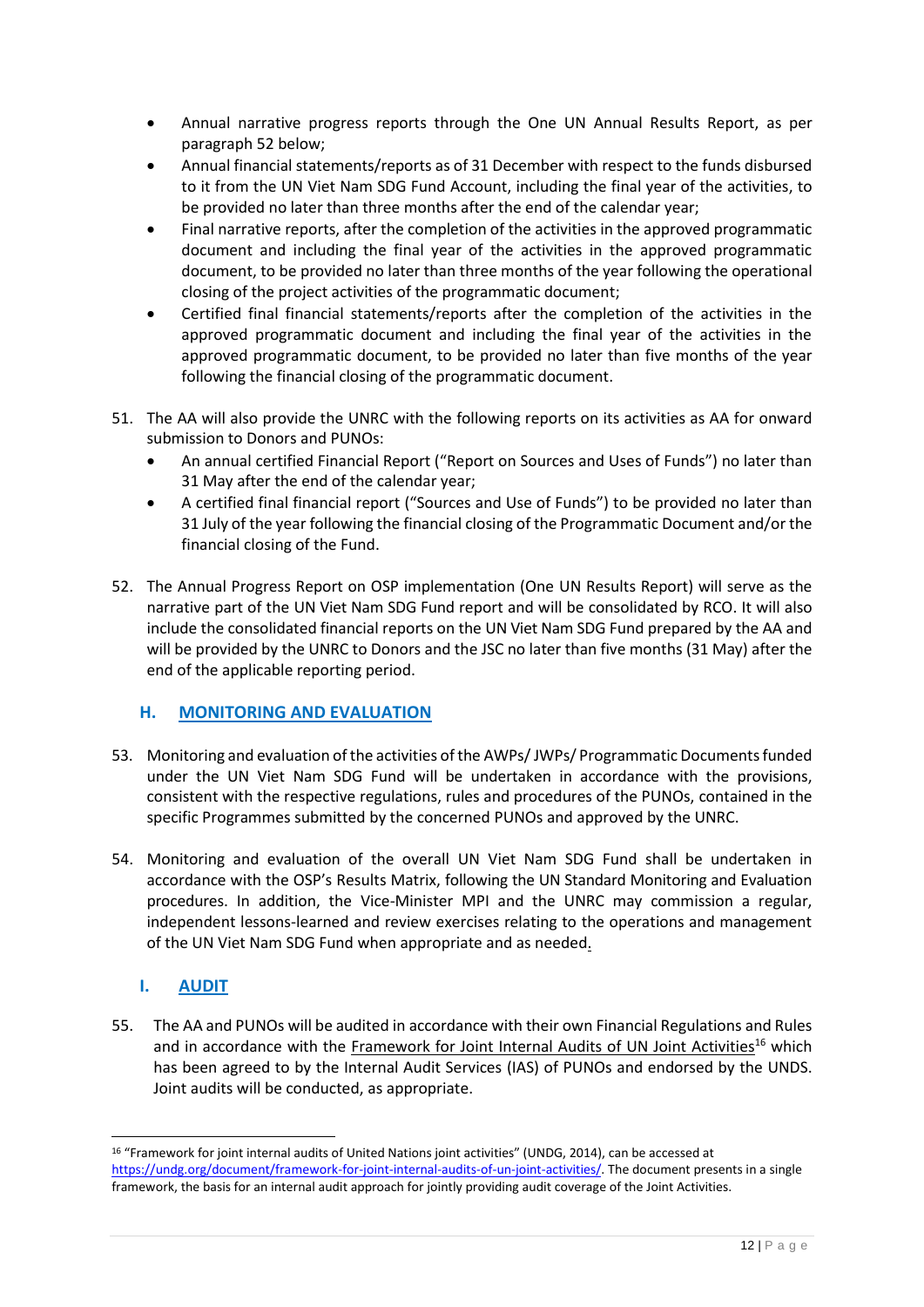## **J. PUBLIC DISCLOSURE**

56. The UNRC and the AA will ensure that (1) decisions regarding the review and approval of programmes/projects funded under the UN Viet Nam SDG Fund; (2) periodic reports on the progress of implementation of such programmes; (3) associated external evaluation reports, and; (4) other consolidated UN Viet Nam SDG Fund reporting and documentation, including agreements are posted, where appropriate, for public information on the websites of the UN in Viet Nam [\(www.un.org.vn\)](http://www.un.org.vn/); and the AA [\(http://mptf.undp.org\)](http://mptf.undp.org/).

## **K. OTHER MATTERS**

- 57. The UN Viet Nam SDG Fund is established upon signing of the MOU amongst PUNOs, the UNRC and the AA following agreement between the Vice-Minister MPI and the UN Resident Coordinator on the Terms of Reference of the Fund and align with OSP 2017-2021. It may be extended based on approval of the JSC beyond 31 December 2021, after consultation with relevant actors.
- 58. The UN Viet Nam SDG Fund will terminate upon completion of all Projects funded through the UN Viet Nam SDG Fund and after satisfaction of all commitments and liabilities. Any unutilized balances of these specific projects will continue to be held in the UN Viet Nam SDG Fund account until all commitments and liabilities incurred in the implementation of the projects/programmes have been satisfied and project activities have been brought to an orderly conclusion.
- 59. The JSC, as the strategic governing body of UN Viet Nam SDG Fund, will decide on the use of any unutilized balance of the UN Viet Nam SDG Fund during its valid duration, based on agreement with the contributing Donor(s) in proportion to their contribution to the Projects/Programmes of UN Viet Nam SDG Fund and the PUNOs; and the extension or termination of the fund.